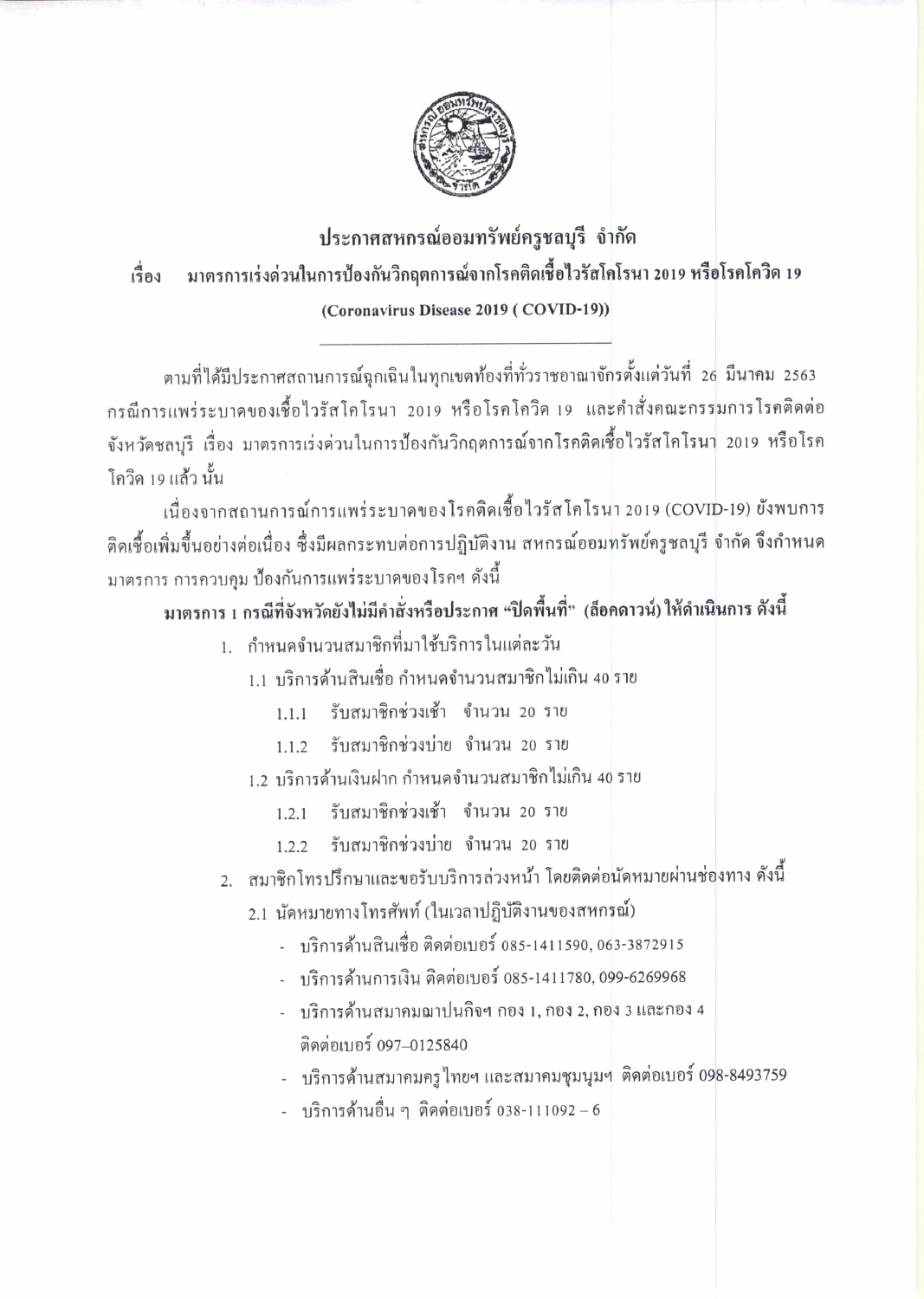2.2 นัดหมายทาง Social Media

Line id: @kruchoncoop

Inbox Facebook : สหกรณ์ออมทรัพย์ครูชลบุรี จำกัด

- 2.3 สมาชิกตามข้อ 2.1 และข้อ 2.2 สามารถตรวจสอบการนัดหมายผ่านทาง ระบบ I – Member ของสหกรณ์
- 3. สหกรณ์ฯ ให้บริการเฉพาะสมาชิกที่ทำการนัดหมายล่วงหน้าเท่านั้น
- 4. งคธุรกรรมเงินสด โดยสมาชิกสามารถโอนเงินเข้าบัญชีธนาคารกรุงไทย ชื่อบัญชี สหกรณ์ออมทรัพย์ครูชลบุรี จำกัด สาขาสามแยกอ่างศิลา เลขที่บัญชี 376 – 0 – 33289 – 7 สำหรับการเบิกถอนเงินฝาก ทำธุรกรรมได้ในวันและ เวลาทำการ สหกรณ์จะทำการโอนเข้าบัญชีธนาคารกรุงไทยของสมาชิกเท่านั้น
- 5. หากมีการเปลี่ยนแปลงมาตรการที่กำหนดสหกรณ์จะคำเนินการแจ้งให้สมาชิกรับทราบ ต่อไป

## มาตรการที่ 2 กรณีที่จังหวัดมีคำสั่งหรือประกาศ "ปิดพื้นที่" (ล็อกดาวน์) หรือมีกรณีเหตุวิกฤตอัน ส่งผลกระทบต่อสมาชิก เจ้าหน้าที่สหกรณ์ และประชาชนโดยไม่สามารถควบคุมได้ให้ดำเนินการ ดังนี้

1. ปิดสำนักงาน ชะลอการให้บริการด้านสินเชื่อ แต่ยังคงเปิดให้บริการด้านเงินฝากเพื่อให้ ้สมาชิกเบิกถอนเงินได้ โดยปฏิบัติ ดังนี้

1.1 สมาชิกสามารถคาวน์โหลดแบบฟอร์มการเบิกถอนเงินจากเว็บใซต์สหกรณ์ฯ www.chtsc.com ถ่ายรูปเอกสาร ส่งมาช่องทาง Social Media Line ID : @kruchoncoop (มื@นำหน้า) ใช้เอกสารคังต่อไปนี้

- สำเนาบัตรประจำตัวประชาชน ระบุ "ใช้สำหรับถอนเงินกับสหกรณ์ ้จำนวน.........บาท เท่านั้น"
- สำเนาหน้าสมุดบัญชีเงินฝากสหกรณ์ หรือแดปหน้าจอ I Member เมนู-สถานะเงินฝาก ที่แสดงบัญชีเงินฝากของสมาชิก
- สำเนาหน้าสมุดบัญชีธนาคารกรุงไทยของสมาชิกเท่านั้น

1.2 สมาชิกสามารถคาวน์โหลดแบบฟอร์มการเบิกถอนเงินจากเว็บไซต์สหกรณ์ฯ www.chtsc.com ส่งเอกสารทางไปรษณีย์มายังสำนักงานสหกรณ์ออมทรัพย์ครูชลบุรี จำกัด เลขที่ 55/99 ม.3 ถ.สุขุมวิท ต.เสม็ด อ.เมืองชลบุรี จ.ชลบุรี 20000 ใช้เอกสาร คังต่อไปนี้

- สำเนาบัตรประจำตัวประชาชน ระบุ "ใช้สำหรับถอนเงินกับสหกรณ์ ้จำนวน.........บาท เท่านั้น"
- สมุดบัญชีเงินฝากสหกรณ์ฯ
- สำเนาหน้าสมุดบัญชีธนาคารกรุงไทยของสมาชิกเท่านั้น